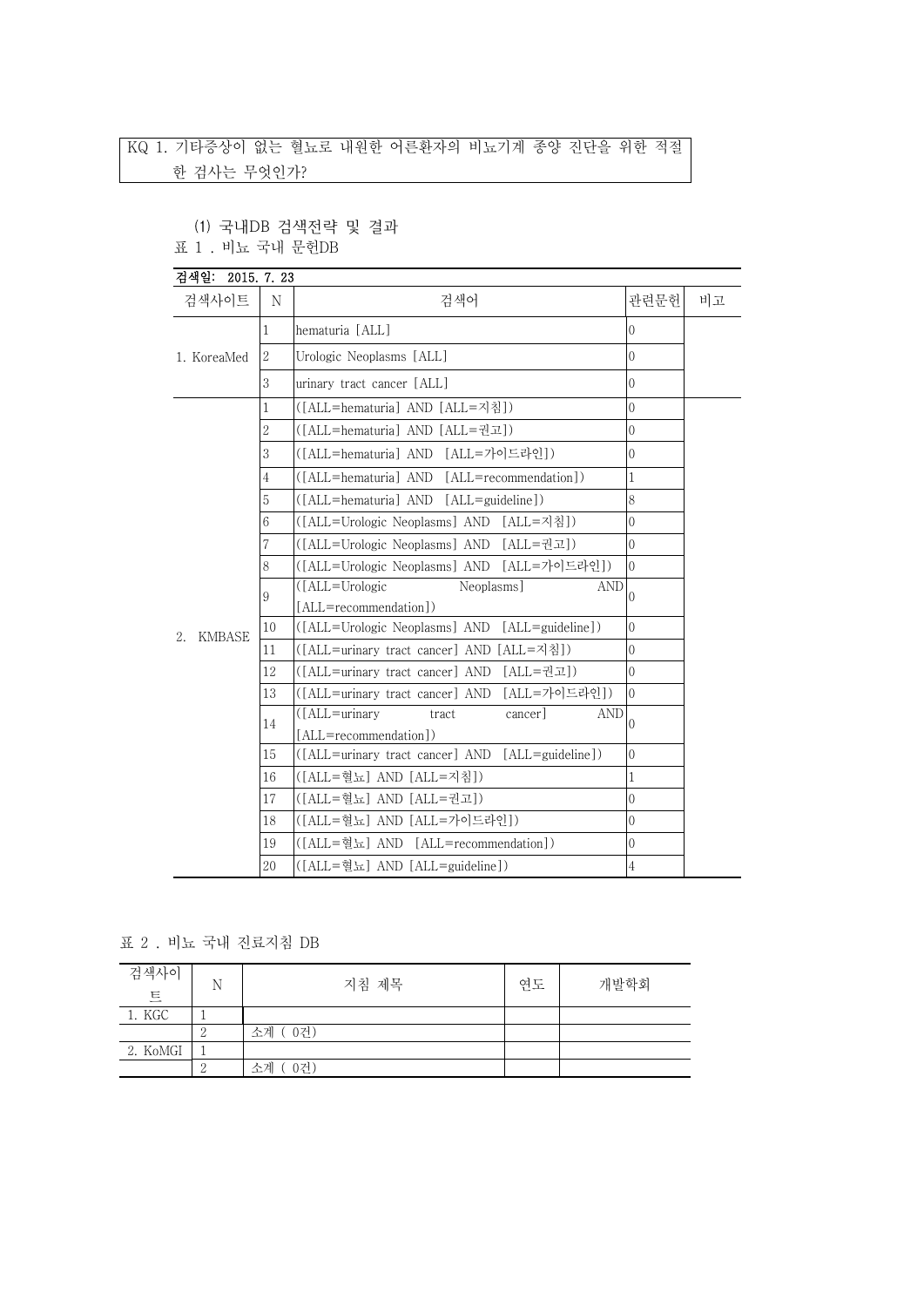(2) 국외DB 검색전략 및 결과

표 3 . 비뇨 국외 Ovid-Medline

| 검색일:        | 2015. 7. 23    |                                           |         |
|-------------|----------------|-------------------------------------------|---------|
| 구분          | N              | 검색어                                       | 검색 결과   |
| $\mathbf P$ | $\mathbf{1}$   | exp Hematuria/                            | 10734   |
|             | $\overline{2}$ | exp Urologic Neoplasms/                   | 111072  |
|             | 3              | $1$ or $2$                                | 119904  |
|             | $\overline{4}$ | exp Tomography, X-Ray Computed/ or CT.mp. | 410191  |
|             | 5              | Comput\$ Tomogr\$.mp.                     | 190643  |
|             | 6              | $4$ or $5$                                | 463736  |
|             | 7              | enhanced.mp.                              | 503961  |
|             | 8              | contrast.mp.                              | 789393  |
| 검사          | 9              | 7 or 8                                    | 1217827 |
|             | 10             | $6$ and $9$                               | 52981   |
|             | 11             | exp Urography/                            | 19619   |
|             | 12             | ultrasonogra\$.mp.                        | 191964  |
|             | 13             | exp Ultrasonography/                      | 262707  |
|             | 14             | Sonogra\$.mp.                             | 45111   |
|             | 15             | 6 or 10 or 11 or 12 or 13 or 14           | 764893  |
| P & 검<br>사  | 16             | 3 and 15                                  | 15521   |
|             | 17             | guideline.pt.                             | 15616   |
|             | 18             | practice guideline.pt.                    | 20416   |
| 제외기         | 19             | guideline\$.ti.                           | 49708   |
| 준           | 20             | recommendation\$.ti.                      | 24139   |
|             | 21             | standard\$.ti.                            | 66224   |
|             | 22             | 17 or 18 or 19 or 20 or 21                | 148703  |
| P&G         | 23             | 16 and 22                                 | 78      |
| 여도          | 24             | limit 23 to $yr="2000$ -Current"          | 67      |

표 4 . 비뇨 국외 Ovid-Embase

| 검색일:<br>2015. 7. 23 |    |                                                                                     |        |
|---------------------|----|-------------------------------------------------------------------------------------|--------|
| 구분                  | N  | 검색어                                                                                 | 검색 결과  |
| P                   | T  | exp hematuria/                                                                      | 24806  |
|                     | 2  | Urologic Neoplasms.mp. or exp urinary tract cancer/                                 | 94595  |
|                     | 3  | $1$ or $2$                                                                          | 115694 |
|                     | 4  | CT.mp.                                                                              | 308946 |
|                     | 5  | computer assisted tomography/ or Comput\$ Tomogr\$.mp.                              | 578397 |
|                     | 6  | $4$ or $5$                                                                          | 683479 |
|                     |    | enhanced.mp.                                                                        | 524047 |
| 검사                  | 8  | exp contrast/ or exp contrast induced nephropathy/ or exp co<br>ntrast enhancement/ | 69033  |
|                     | 9  | 7 or 8                                                                              | 571776 |
|                     | 10 | 6 and 9                                                                             | 50425  |
|                     | 11 | exp urography/                                                                      | 19483  |
|                     | 12 | ultrasonogra $\text{\$.mp.}$ or $\exp$ echography/                                  | 482860 |
|                     | 13 | Ultrasonography.mp.                                                                 | 90173  |